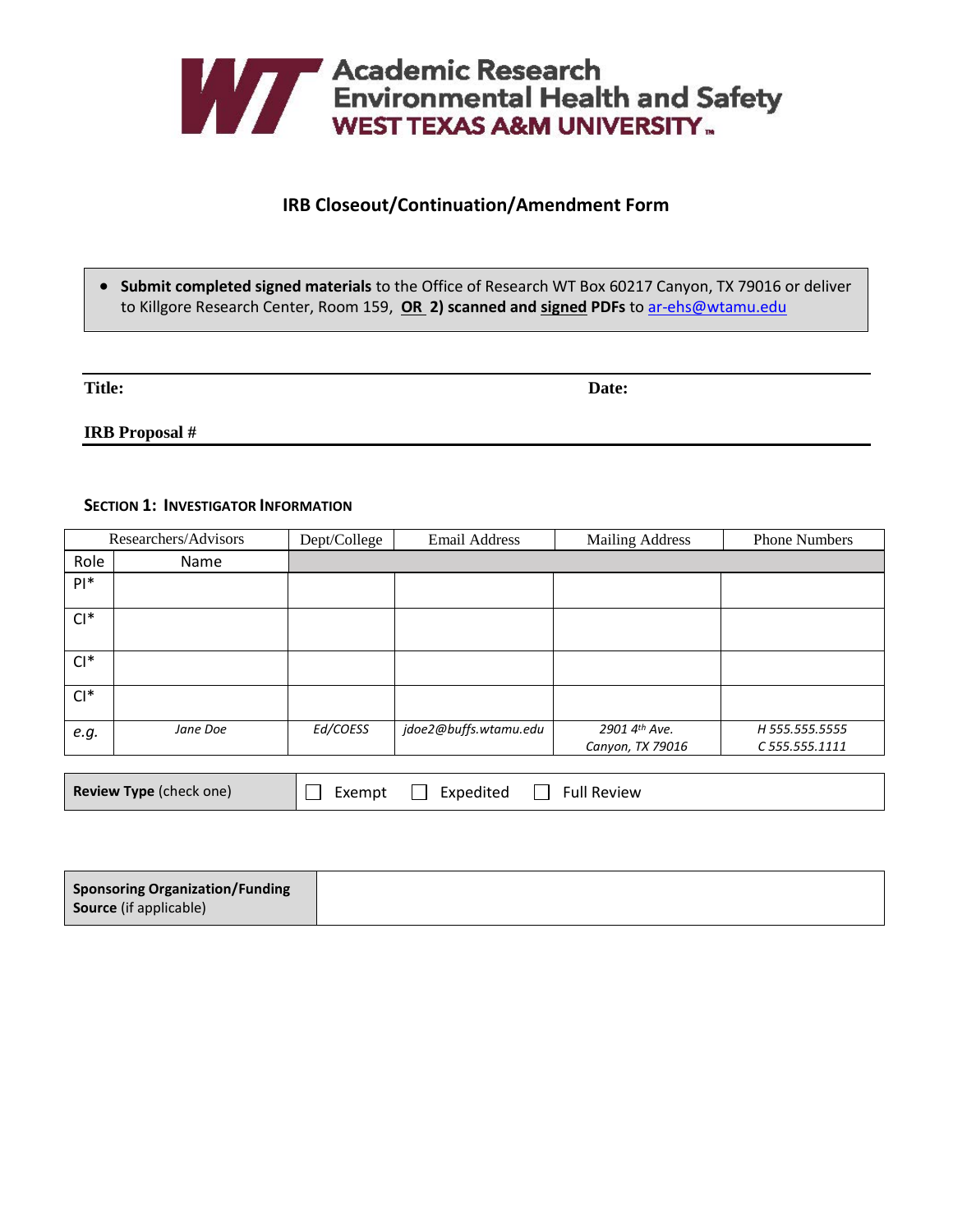# **SECTION 2: OVERVIEW**

| 1. Check all that apply:                                         |                                                                                                    |  |  |
|------------------------------------------------------------------|----------------------------------------------------------------------------------------------------|--|--|
| Closeout                                                         | Continuing Review – no changes                                                                     |  |  |
| Continuing Review – with changes (Check all that apply<br>below) | Amendment (Check all that apply below)<br>Unique Identifier (Example: Adding personnel – Jane Doe) |  |  |
| Adding key personnel or research assistants                      | Removing key personnel or research assistants                                                      |  |  |
| Location changes                                                 | Adding funding source $\rightarrow$ Include copy of the grant                                      |  |  |
| Conflict of interest changes                                     | Removing a funding source                                                                          |  |  |
| Inclusion criteria changes                                       | Increasing participants $\rightarrow$ Number to add:                                               |  |  |
| Exclusion criteria changes                                       | Decreasing participants $\rightarrow$ Number to remove:                                            |  |  |
| Recruitment – Advertisement                                      | Study procedures                                                                                   |  |  |
| Compensation                                                     | Informed consent form                                                                              |  |  |
| Title change $\rightarrow$ New title:                            | Instruments: adding, removing, changing                                                            |  |  |
| Reopening enrollment                                             | Other – Specify:                                                                                   |  |  |
|                                                                  |                                                                                                    |  |  |

# **SECTION 3: CURRENT STUDY STATUS**

Data collection never initiated, enrollment not started, closing study. (**Skip to "Section 9: Investigator Statement of Compliance"**)

Study closing early, data collection was abandoned and already obtained data has been destroyed.

Closeout - Data collection complete, enrollment closed, all data de-identified. (Completion date: )

### **(Skip to "Section 5: PARTICIPANT INFORMATION")**

Closeout – Data collection complete, enrollment closed, storing data long-term.

Continuing Review, study is or will be actively enrolling new subjects. Continuing Review, no *new* participants to be enrolled, data collection continues. Continuing Review, no *new* data collection, analysis only.

Amendment – (Attach consent form and any other forms that reflect the updates with application.) All changes must receive IRB approval before implementation.

### **SECTION 4: PERSONNEL**

1. If adding personnel (involved in recruitment and/or data collection) list the following information for each person in the space provided below:

- Name / Title
- Email

Phone number

- Department
- Mailing address
- 
- 2. If removing key personnel or research assistants, list their names and titles (if applicable) below and explain the reason for their removal.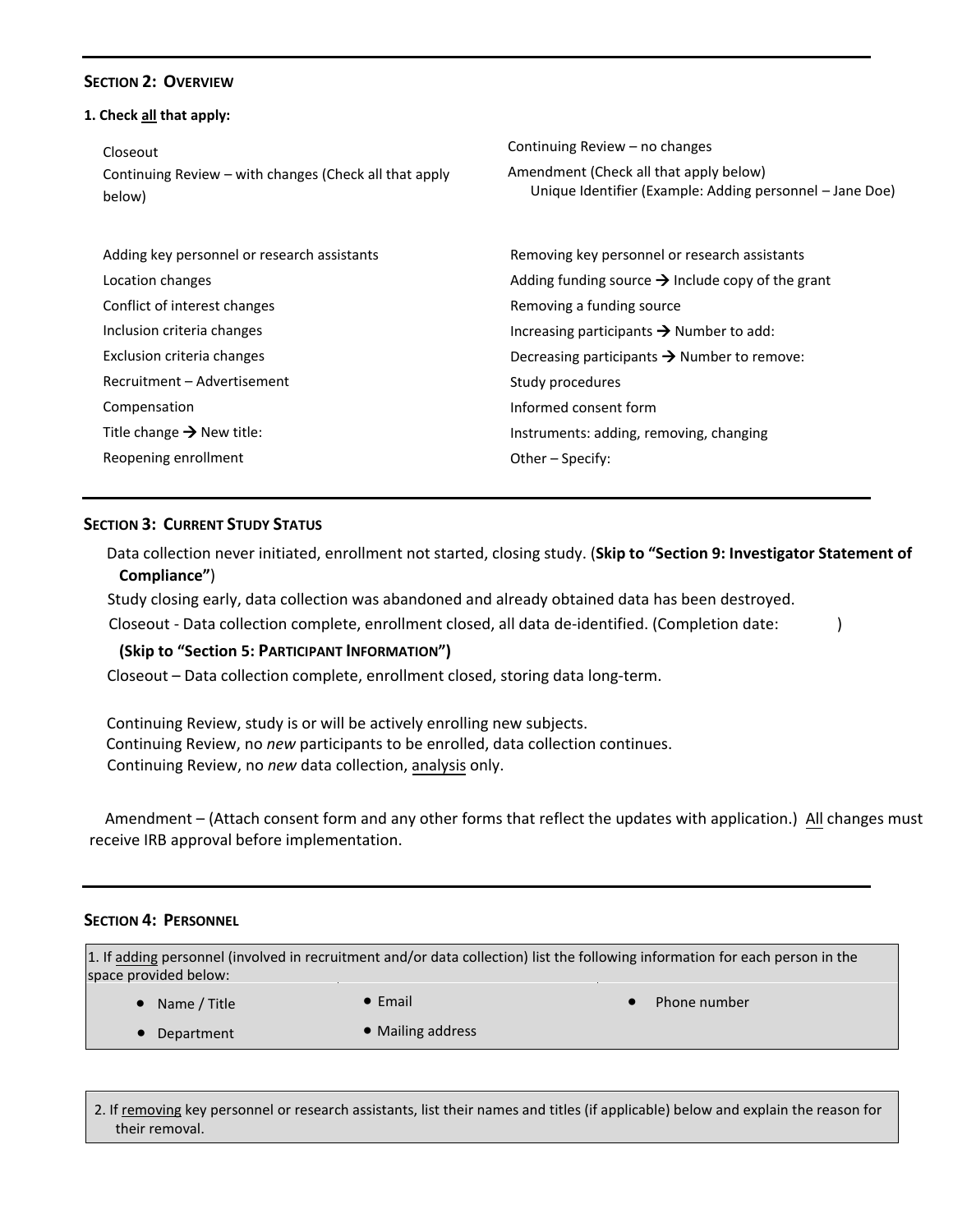3. If transferring this study to a new Principle Investigator, please complete the information below.

Reason for Transfer of Study:

. This amendment reflects I, am requesting the above referenced study to be transferred to the change of a new PI and I understand I am still responsible for this study until approved.

Will research data be transferred to the new PI?

Yes

Describe how data will be transferred and stored to ensure confidentiality of sensitive data:

No.

Please explain how the data will be protected, stored, de-identified, or destroyed:

PI Signature:

I, have read, understand, and accept the role as PI on the above referenced study. I am willing to assume the responsibility of this study and understand this change will be effective on the date this amendment requesting the change is approved. Furthermore, I understand any changes I make in the future to this study will require submittal of an amendment in accordance with WTAMU IRB procedures prior to implementation of the change.

New PI Signature:

4. **If no other modifications are being requested, skip to Section 6 and attach CITI certificates** for each new team member.

# **SECTION 5: PARTICIPANT INFORMATION**

| Since the beginning of the research project, please indicate: |  |  |
|---------------------------------------------------------------|--|--|
| Total number of subjects who <b>CONSENTED</b> to participate  |  |  |
| Total number of subjects COMPLETED the study                  |  |  |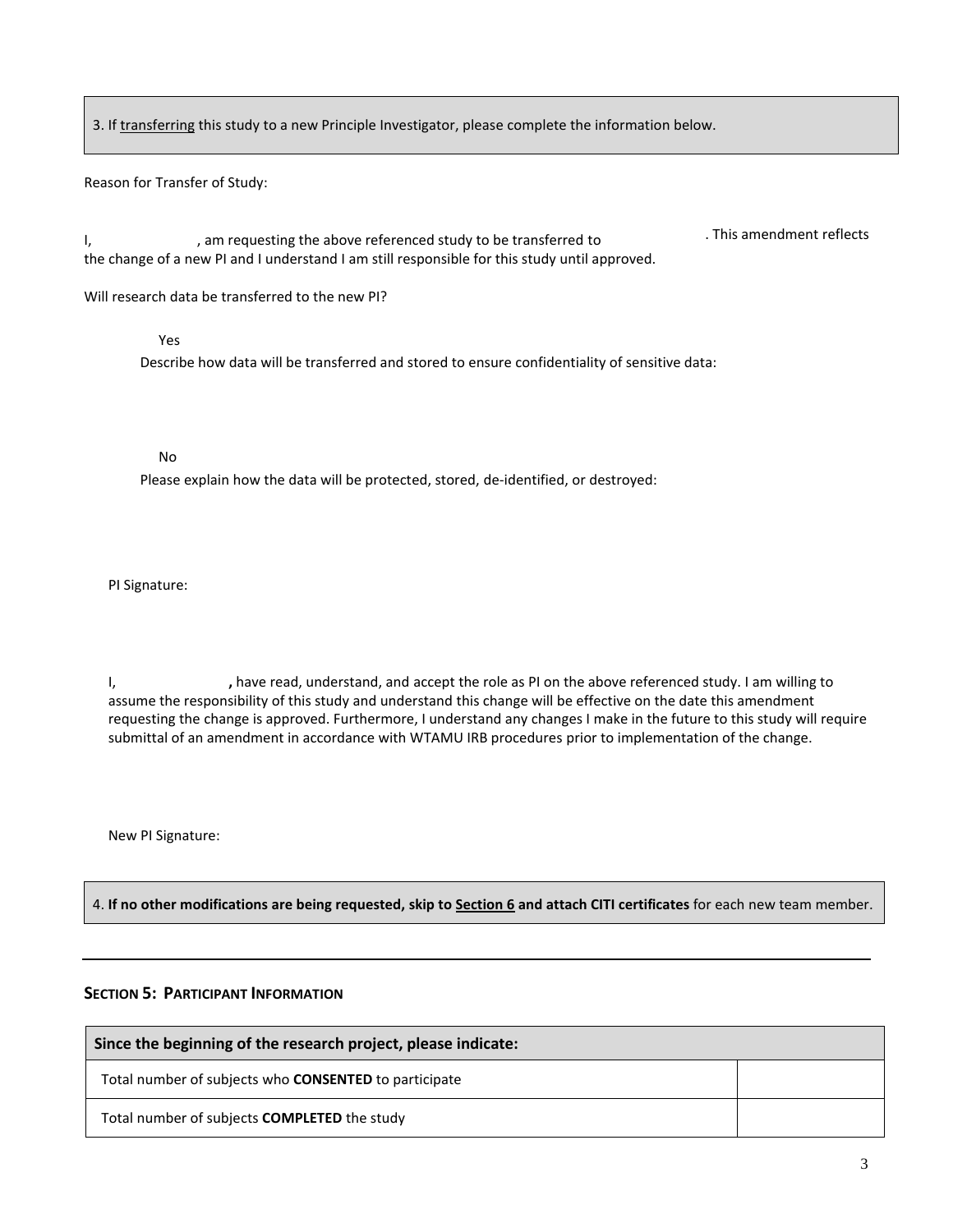Total number of subjects who **WITHDREW** during (or did not complete) the study, if known.\* \*If any subjects **withdrew** from the study, provide a brief explanation of the reason(s) for withdrawal, if known, below.

\*\*If any unanticipated problems, including adverse events or subject complaints, occurred since the last IRB review, provide a detailed explanation, including what actions were taken. *Please complete section 7 & 8.*

### **SECTION 6: SPECIFIC AMENDMENT REQUESTS**

1. Briefly describe the anticipated modification(s) and reasons for the request. (Attach any revised instruments, recruitment materials, updated consent form, etc.)

2. If the modification(s) may **affect the risk** to participants, please explain and include what measures will be taken to minimize these additional risks.

3. If this modification(s) may **affect the benefit** to participants, explain how.

4. If this modification may **affect current participants' willingness to participate** in the study (i.e., revised study procedures, change in compensation, etc.), explain below.

| 5. If currently enrolled participants will be informed about the modification changes, indicate how. |                                                                                                                                      |  |  |
|------------------------------------------------------------------------------------------------------|--------------------------------------------------------------------------------------------------------------------------------------|--|--|
|                                                                                                      | Participants will complete a new informed consent form. $\rightarrow$ Submit the new informed consent form for review.               |  |  |
|                                                                                                      | Participants will complete an addendum informed consent form. $\rightarrow$ Submit the addendum informed consent form<br>for review. |  |  |

# **SECTION 7: SUMMARY OF EVENTS**

1. If any deviation occurred from the last IRB approved protocol **AND/OR** if any deviation occurred from the originally anticipated risks and/or benefits of the study, provide a detailed explanation, including actions taken to reduce risk or discomfort to subjects and/or to communicate new knowledge to subjects.

 $\ddot{\phantom{a}}$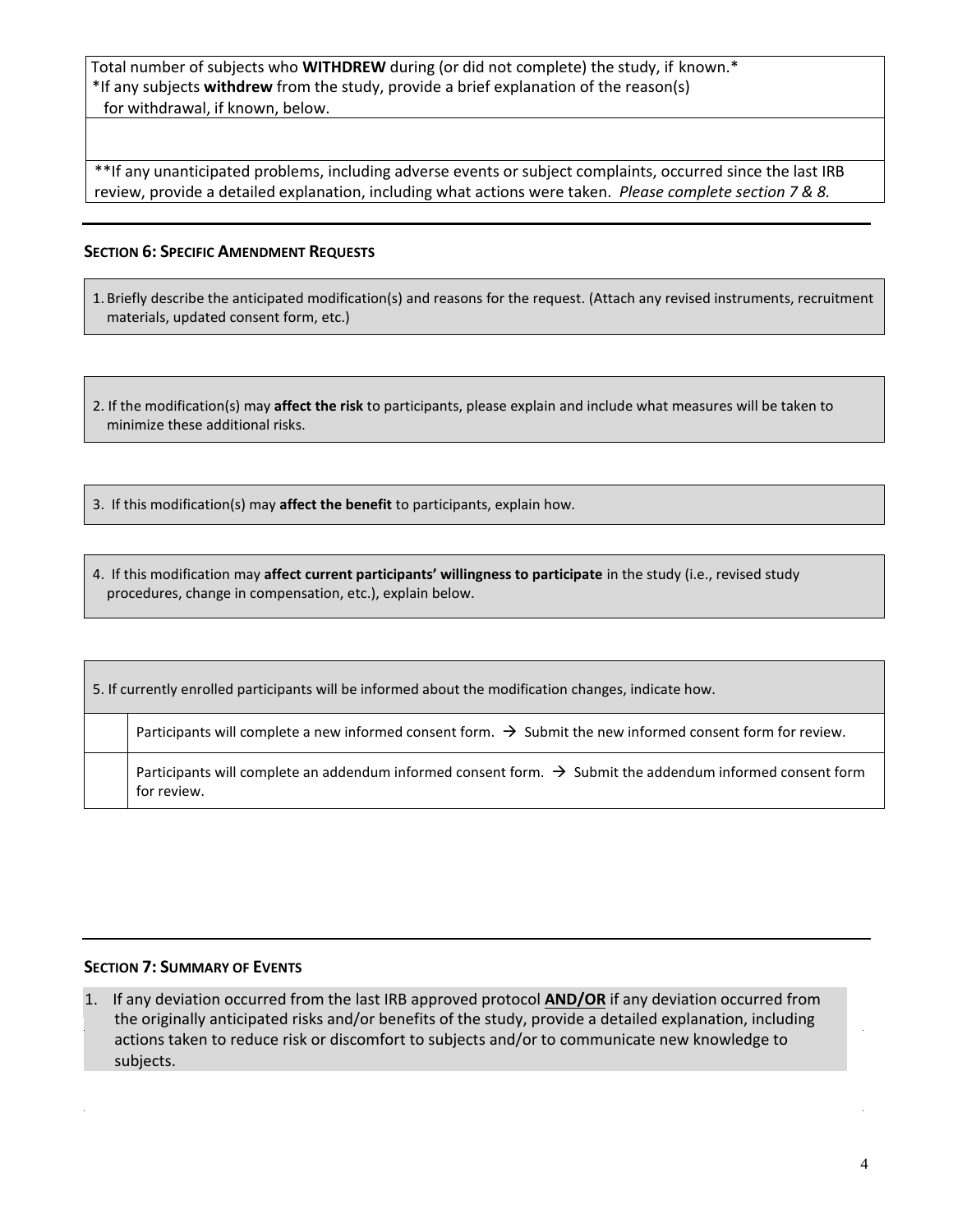2. If any unanticipated problems, including adverse events or subject complaints, occurred since the last IRB review, provide a detailed explanation, including what actions were taken. Indicate whether you reported the event to the IRB, and if not, why.

# **SECTION 8: CLOSEOUT**

1. If any untoward events that may have occurred to any participants with an asterisk (\*\*) to give full details below of any untoward consequences that may have occurred during the study and how these are handled/resolved.

2. Please describe how the data will be stored if no de-identification takes place and how biospecimens will be disposed of, if applicable, in the space below.

3. Below, please explain information given to subjects regarding what to expect after closure of your research protocol and any additional actions the participants should take, if any.

### **SECTION 9: INVESTIGATOR STATEMENT OF COMPLIANCE**

By submitting this form, I certify all information provided is accurate and that procedures involved in this project are conducted according to federal regulations and West Texas A & M University policies governing human subject research. I understand that I cannot initiate any changes in my protocol before I have received approval and/or complied with all contingencies made in connection with that approval.

| Signature of Principal Investigator          | Date $(mm/dd/yyyy)$ |
|----------------------------------------------|---------------------|
|                                              |                     |
| Signature of Co-Investigator (if applicable) | Date $(mm/dd/yyyy)$ |
| Signature of Co-Investigator (if applicable) | Date (mm/dd/yyyy)   |
| Signature of Co-Investigator (if applicable) | Date (mm/dd/yyyy)   |

### **Important information regarding retention of informed consent forms and research records:**

The principal investigator is expected to maintain records of consent as well as the research records for at least three (3) years after the close of the study, unless the study falls under the Health Insurance Portability and